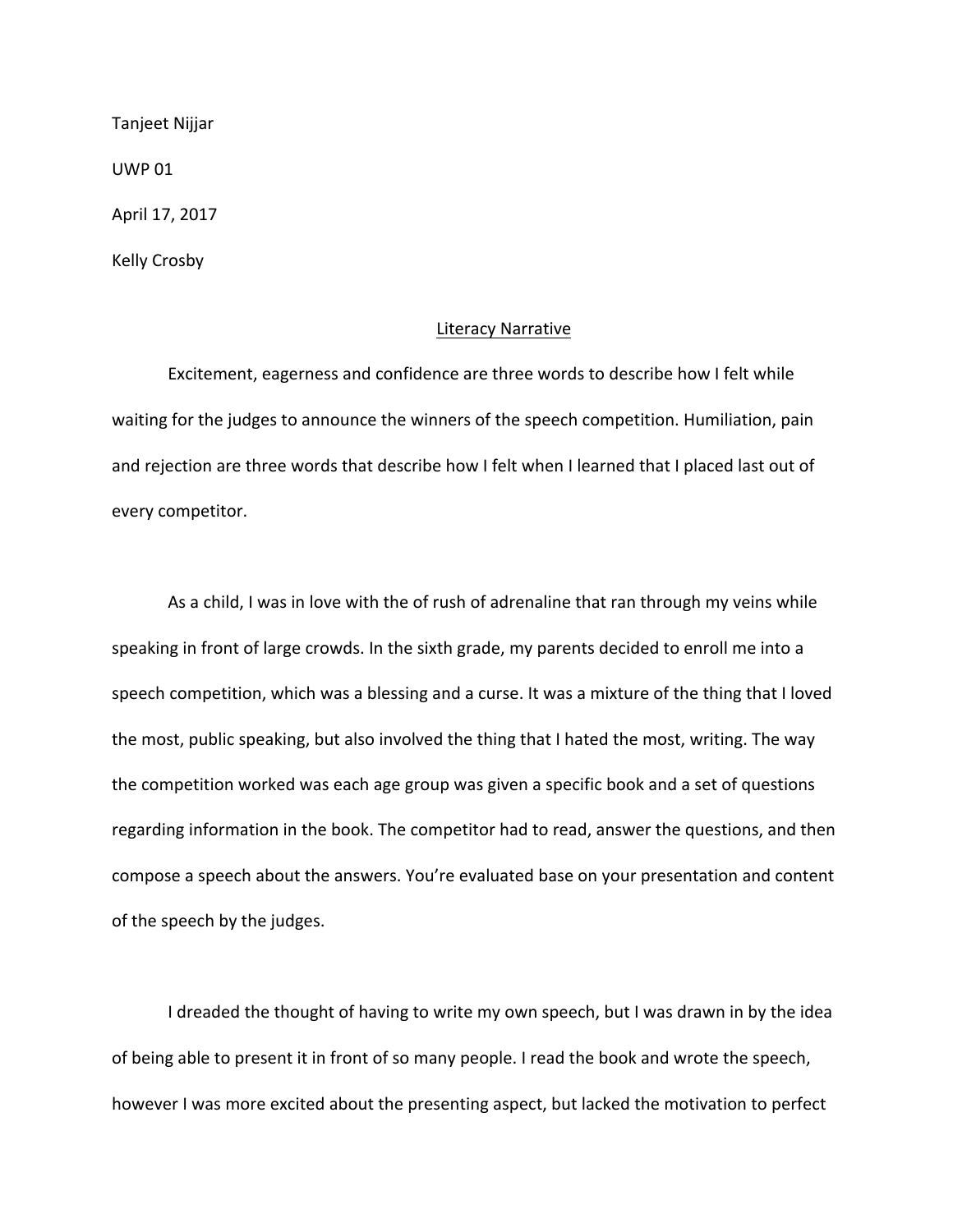the piece of writing. I just threw words on a paper and instead, prepped myself for how I was going to present. The body language, eye contact, and voice projection was all that I was focused on. I wrote my speech in less than a full day, but I spent 3 weeks practicing the presentation.

When it came to the day of the competition, I was beyond excited to show everybody my talent in public speaking. I did have a few butterflies in my stomach while waiting to be called to the stage; after all, it was my first presentation. One by one, I watched the other kids in the competition present. All I was focused on was their speech performance: Were they looking at the judges or staring down at their paper? Were they using their bodies to speak to the crowd? Were they speaking in a monotone manner? Then, it was my turn; I went up to the podium and presented with pure confidence and nailed it, just as I had imagined.

Two hours passed and finally, the judges were ready to announce the winners. All of the competitors gathered around, nervous about where they placed. On the other hand, I was confident that I placed in the top 3 at least. The judges began to call out the winners.  $3^{rd}$  place, not me. 2<sup>nd</sup> place, not me. At this point, all I could think of is how I was going walk to the front and accept my trophy when they called my name for  $1<sup>st</sup>$ , but to my disbelief, it wasn't me. I sat with tears rolling down my cheeks. My parents tried to cheer me up but I was hurt; how could my brilliant public speaking skills not have been recognized? I thought that I had to be at least  $4<sup>th</sup>$ , so I forced my dad to ask his acquaintance, who was one of the judges, where I ranked. I had never felt so rejected until I realized that I placed last in a competition that I was beyond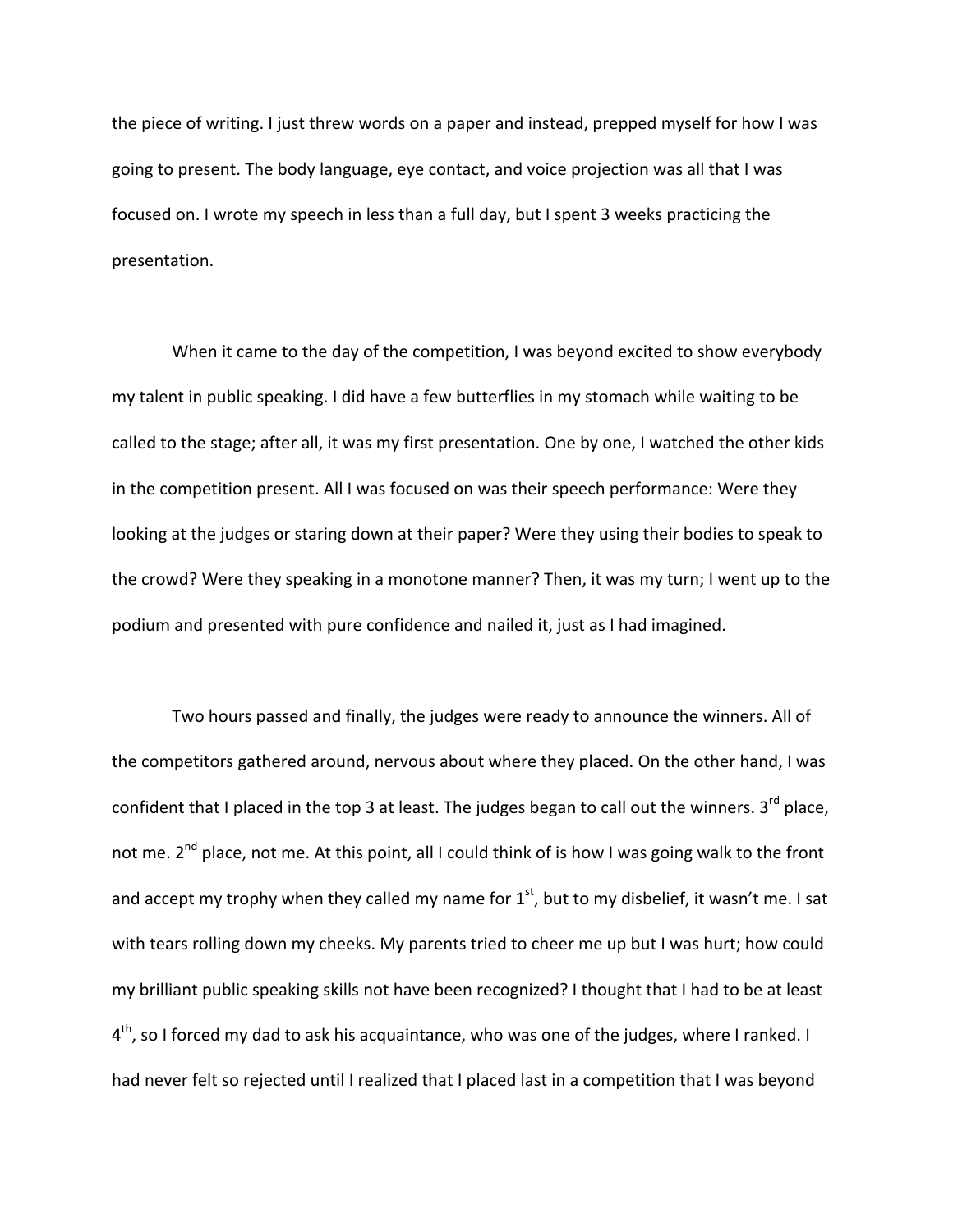confident in. The judge went out of his way to tell me that I did amazing, but he emphasized that my content lacked an easy flow, good structure, and originality. I wasn't very great at taking criticism. I didn't want to ever compete in a speech competition again. My dad tried to calm me down and tell me that I'll do better next time. How can I do better next time if this was my best? I was over it, I hated writing anyways.

I told my dad that I wouldn't participate in another competition unless he wrote the speech for me which I present. My father is all about honesty and doing the right thing, so of course he rejected the idea. Instead, he told me that if I participated in the next competition and placed in the top 3, he would give me 100 dollars. I was definitely on board with this idea, though this did mean that prepping for my presentation wouldn't be enough this time around; I'd have to write a well-constructed speech as well.

As the next year came around, we were given our books and questions to begin preparing our speech for the competition. I thoroughly answered every question and made sure that they were well written answers. The hardest part was combining all of the answers together to form an easy flowing speech. I sat in front of my computer for the longest time, struggling with how to begin; I have always had such a difficult time beginning my writing. I sat there trying to find a start for hours with no progress. In order to make any progress, I reverted to my old way of writing, throwing all the answers into the word document with no transitions and a terrible flow. After I compiled this piece, I asked my father to edit it for me. I then corrected my mistakes and wrote my speech again and this time I took it to my  $7<sup>th</sup>$  grade English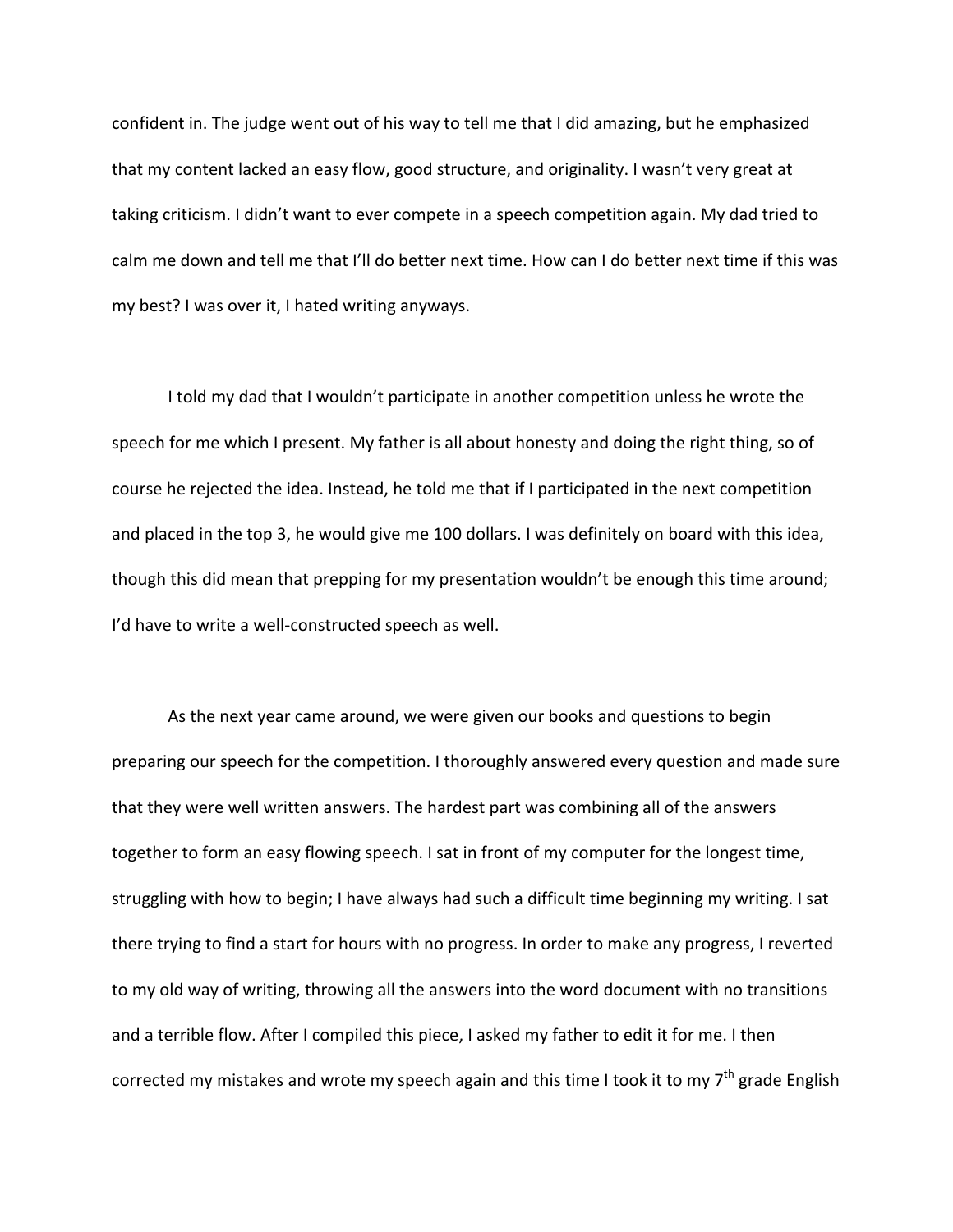teacher. Her edits were extremely helpful, she not only gave me tons of advice, but her criticism was so clear. I rewrote my speech after getting help from her and was so proud of the speech at hand. I was so excited; it was the best thing I've ever written. I wanted to do more, see how I could perfect it even more, so I took it to my teacher again. After fixing my essay for the third time, I felt so proud of myself and addicted to the idea of fixing it again. I gave my speech to my brother, my mom, and my dad to look over. I repeatedly wrote my speech again and again until finally I realized that my speech was flawless. All I had to focus on now was perfecting the presentation, which was a piece of cake.

Competition day was finally here, I was beyond excited and confident yet again. This time around, I not only had an amazing speech, but I also practiced very hard for my presentation. Right before my speech is when I began to feel sick to my stomach. I approached the podium and gave it my absolute best. Seeing my dad's face in the crowd with the biggest smile on his face reassured me that I was doing great. During this competition, I was proud to say that I did get second place, along with the 100 dollars that I was promised.

This experience has been a huge part of the success in my writing. The 100 dollars was an effective incentive, however I learned a very important technique that would help me with my writing forever. Through seeing the progress that can be made through editing, there would never be another paper which I did not edit less than twice. I believe that this experience taught me that the first draft is never the last, but it also has encouraged me to make every